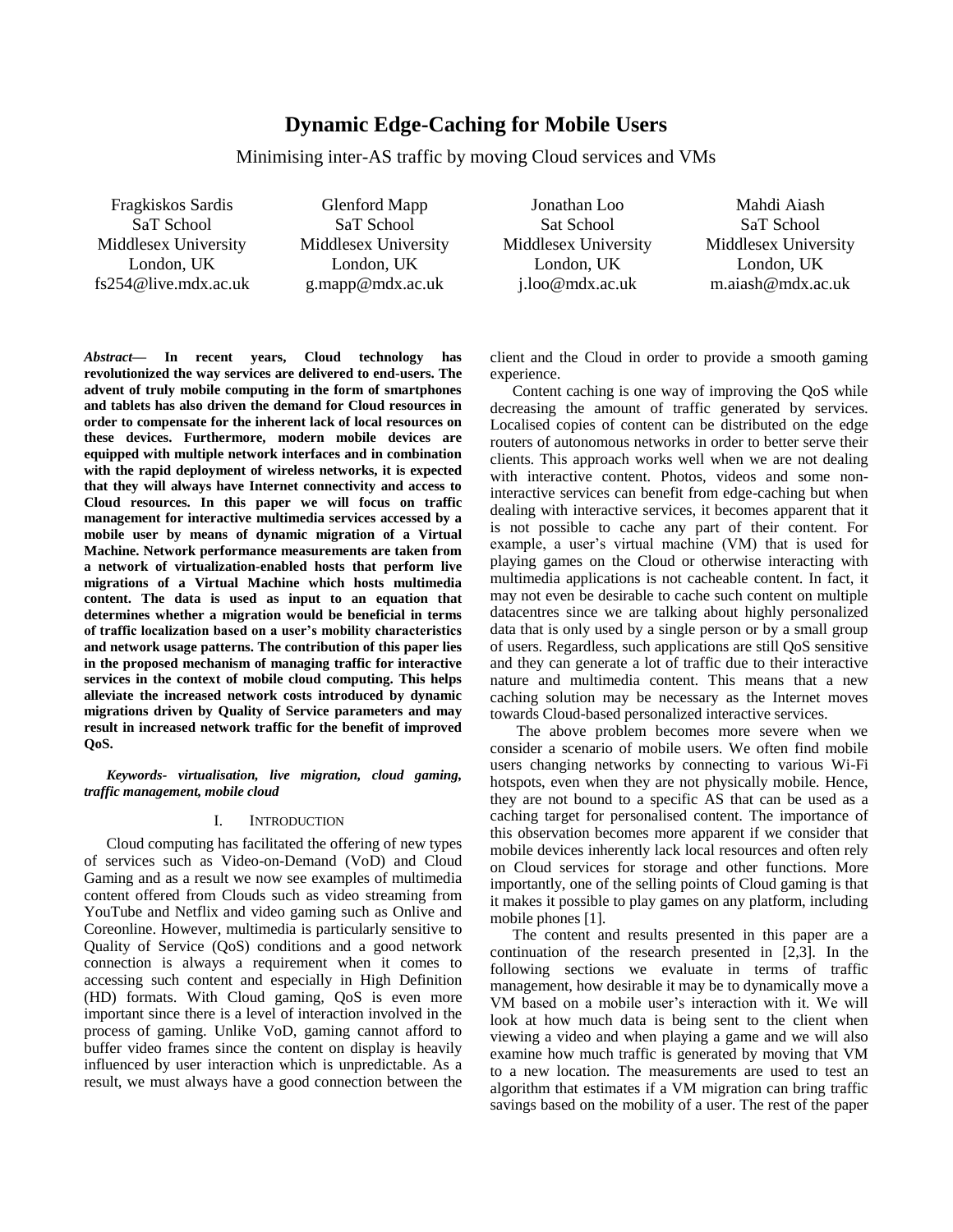is structured as follows: In Section II, we will have a look at some background information in the fields of edge-caching, mobile devices, Cloud technology and wireless connectivity. In Section III we will present the methodology of the experiment and in Section IV we will present and analyse the results. Finally, Section V contains the planned future work and conclusions.

### II. BACKGROUND

# *A. Edge-caching and CDN*

We define as a Content Delivery Network (CDN) a group of servers and datacentres that cache content by a single or multiple providers with the purpose of redistributing it to clients. The aim of a CDN is to improve the QoS and availability of the content that is being cached. The CDN also has the beneficial side-effect of offloading traffic from the publisher's servers and therefore relieving them of traffic costs. On this basis, edge-caching works on the principle that a CDN within one particular AS will be able to offer content at a better QoS and with lower traffic costs than a CDN or provider outside the boundaries of the AS [4].

#### *B. Media-edge Cloud*

Although Clouds can allocate resources to tasks in an elastic and hence quite efficient manner, when it comes to QoS sensitive applications they face some challenges. A Cloud is essentially a group of machines that communicate and share resources over a network which has a hierarchical structure. Like in any other network, the deeper into the hierarchy a server resides, the longer it takes for the data to reach the edge of the network. The Media-Edge Cloud (MEC) [5] framework presents a method of optimizing the location of QoS sensitive applications within a Cloud by placing them closer to the edge of the infrastructure and therefore closer to the user. The argument made is that these applications generate a lot of traffic and placing them in the deeper layers of the network only causes further congestion within the Cloud. Furthermore, by placing these services near the Cloud's edge, the QoS can be improved since the traffic has to go through fewer network interfaces before finally reaching the client.

Essentially, this concept is about expanding the efficiency of the Cloud to include optimizations in traffic management (and by extension to QoS) within the Cloud.

### *C. Cloud Interoperability*

Cloud Interoperability is now a popular topic within the industry. In 2012, IEEE announced two Cloud interoperability groups tasked with providing a draft standard for workload portability and Intercloud Interoperability [6,7]. Workload portability is essentially a set of standards for developing file formats, APIs and management interfaces that will allow platform-agnostic tasks to be developed for Clouds and essentially guarantee that a specific task or software developed for one Cloud can run on another even if it is using a different Cloud platform. Intercloud Interoperability is the term used for defining the ability of a Cloud platform to share resources and co-operate with a different Cloud platform. We believe that the development of these technologies will provide us with an improved solution to edge-caching where entire services and virtual environments can be localized depending on QoS conditions and traffic demands.

## *D. Mobility and QoS*

The Y-Comm framework [8] is aimed at providing a solution for heterogeneous networking in mobile computing. The fundamental approach is to divide the Internet into Core and Peripheral networks. The Core network is the Internet's backbone where we find very fast connections offering low latency and high bandwidth. In the peripheral networks we find slower network connections of different technologies such as Wi-Fi, 3G, LTE and DSL. In these networks we have less bandwidth and higher latency depending on the network technology used. Y-Comm uses mechanisms in the core and peripheral networks to assist devices in performing seamless vertical handovers such as between Wi-Fi and LTE. This means that as a user moves, the mobile node can "jump" from one network to another, always seeking the best possible QoS or the lower cost connection. Consequently, a mobile node can be constantly switching between different network providers since the entire network is constructed around the concept of an open approach instead of being locked to a particular mobile network provider like it is at present.

One of the side effects of this technology is that mobile clients may receive fluctuating QoS depending on which networks their device is connecting to. This is because different providers have different network equipment and structures. These factors can greatly affect a connection and they are impossible to track in a way that we can use in order to predict what may happen to individual connections and data streams when a vertical handover occurs. The important thing however is that this type of network mobility can lead to problems with edge-caching, especially when dealing with high traffic applications that are also QoS sensitive.

One argument against Y-Comm is that Mobile Operators (MO) will never allow their clients to roam freely to other operators; however, current research is showing demand for a solution that offloads 3G and LTE traffic to Wi-Fi for better management of the limited resources of mobile networks [9,10]. Therefore, we envision a future scenario of a mobile user roaming from his mobile network operator to different Wi-Fi hotspots and causing traffic to be generated at different networks along his path. So in this scenario, we go back to our previous conclusion that it would be almost impossible to provide edge-caching for this type of use model and at the same time the client could experience varying QoS conditions. It should also be noted that we are not considering a user accessing static content such as video streaming but rather a user accessing interactive services such as Cloud gaming that are personalized and therefore cannot be cached in a generic manner.

In this paper, we shall be using the concept of Network Dwell Time [11] (NDT) which is an estimate of how long we are expecting a mobile user to stay connected to an AS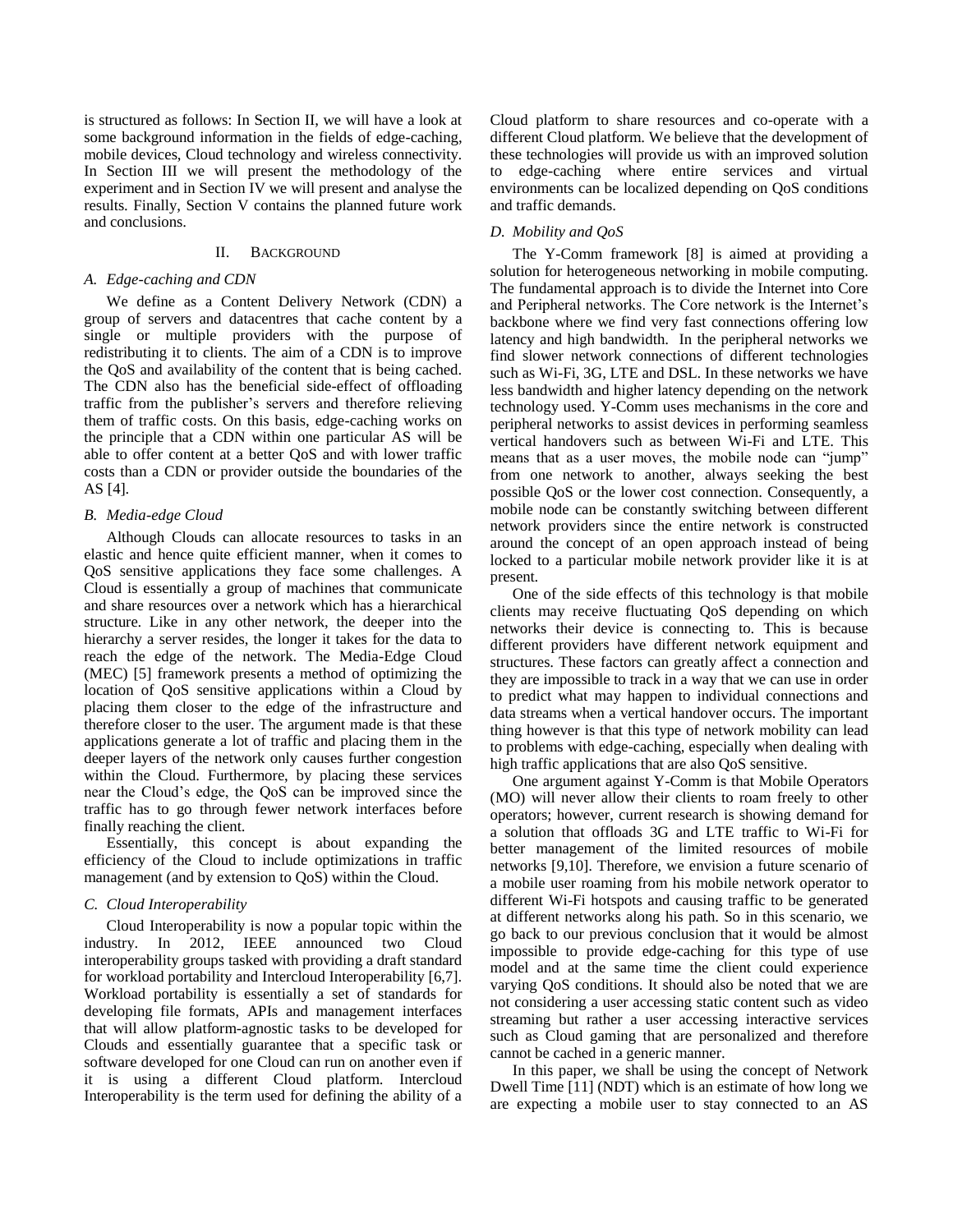before moving past its range and connecting to another network. If we know how much traffic a user is generating, we can calculate the load on the network for the duration of NDT and we can then adjust the caching dynamically to compensate for it. In section III, we shall present how the NDT is used to achieve this.

# *E. Cloud-based Service Delivery Models*

In [12] Hoßfeld et al. argue that the future of Cloud services is going to be centred on the Quality of Experience as perceived by the user. They go on to argue that moving services to the Cloud does not provide a solution to QoS problems and what is really needed is the classification of content that is being served to clients and the adjustment of QoS accordingly, in order to maximize the Quality of Experience (QoE) of users. To achieve this they use an example of interactive multimedia services and they make a case that network conditions can severely affect the QoE and they are outside the control of the client and the Cloud provider. As a result, what is proposed is a form of edgecaching that takes QoE and QoS parameters at its input and accordingly locates services and content to datacentres that are most capable of serving them according to the user's needs from a network perspective. One added benefit of this approach is that by moving a type of service or content closer to the user (much like in edge-caching) a lot of traffic is kept within an AS as opposed to having long connections over several networks.

However, if we are to enable the migration of entire Cloud applications and services across Clouds then we need a new service delivery framework that monitors QoS fluctuations between services and clients and negotiates the best location for services. Cloud interoperability mechanisms will also ensure that heterogeneous Clouds are able to accept each other's services and hence, any Cloud within an AS will be able to host any service. One such framework was proposed in [2.3], where a simple example of a mobile user is given as a means of explaining how a mobile user's perceived QoE can be monitored by the mobile device and reported to service delivery mechanisms that will instruct Clouds to negotiate resources with each other and move services to locations that are more capable of providing a good QoE to the user. However, as we see in [13], socioeconomic aspects are equally as important and as a result, one important parameter to providing a good QoE is the cost to the entities involved (client, service provider, and network). In the following sections we shall attempt to answer two questions: The first question is, how much traffic is generated by a user accessing a VM remotely for the purposes of watching a movie and playing a game? The second question is, if we decide to move that VM, how much extra traffic are we generating and is that amount of traffic compensable in any way in a mobility scenario? In the following section we shall present the test platform and testing methodology.



Figure 1 Physical network diagram

#### III. METHODOLOGY

# *A. Experimentation Platform*

The main data we want to gather from this experiment is the amount of traffic generated by the VM migrations and also the user traffic when accessing the VM via remote desktop and playing games or videos. To achieve this we used three physical hosts running Windows 2012 Server in a domain configuration. One of the hosts played the role of Domain Controller and DNS while the other two hosts played the role of Hyper-V platforms. Although part of the same domain and connected to the same LAN, for the purpose of this experiment we can consider the two Hyper-V hosts as being two separate "datacentres" that host virtualisation services. We will be moving a VM between these two hosts and measuring how much traffic is being generated by the live migration. At this point, we are not focusing on the performance of the hardware and how long it takes to do the migration. The main interest is to identify the exact amount of data being transferred so that we can understand if there are any overheads that we need to take into account.

The domain network is running over gigabit Ethernet (GbE) and it is the subnet used for moving the VM between the two hosts. In essence, this forms our domain's backbone network. The public network used by our client to access the VM is running over Fast Ethernet which also has a 802.11b/g wireless access point. The client connects either by Ethernet or Wi-Fi to the network and accesses the VM via Remote Desktop Connection (RDC). From this connection we are monitoring how much traffic is generated by the RDC when watching a video or playing a game. The VM is running Windows 8.1 Professional and the clients connect with RDP v.8.1. To carry out the experiments we copied a video file to the VM and we also installed Pinball FX2. The size of the VM's hard disk was 15.6GB. The VM was also configured to have 1GB RAM and 2 virtual CPUs. In Fig. 1, we visualize the network layout.

# *B. Test Plan*

The first phase of the experiment was to initiate a complete move to Host 2 (H2) while the VM was running. Then we repeated the move back to H1. We gathered data in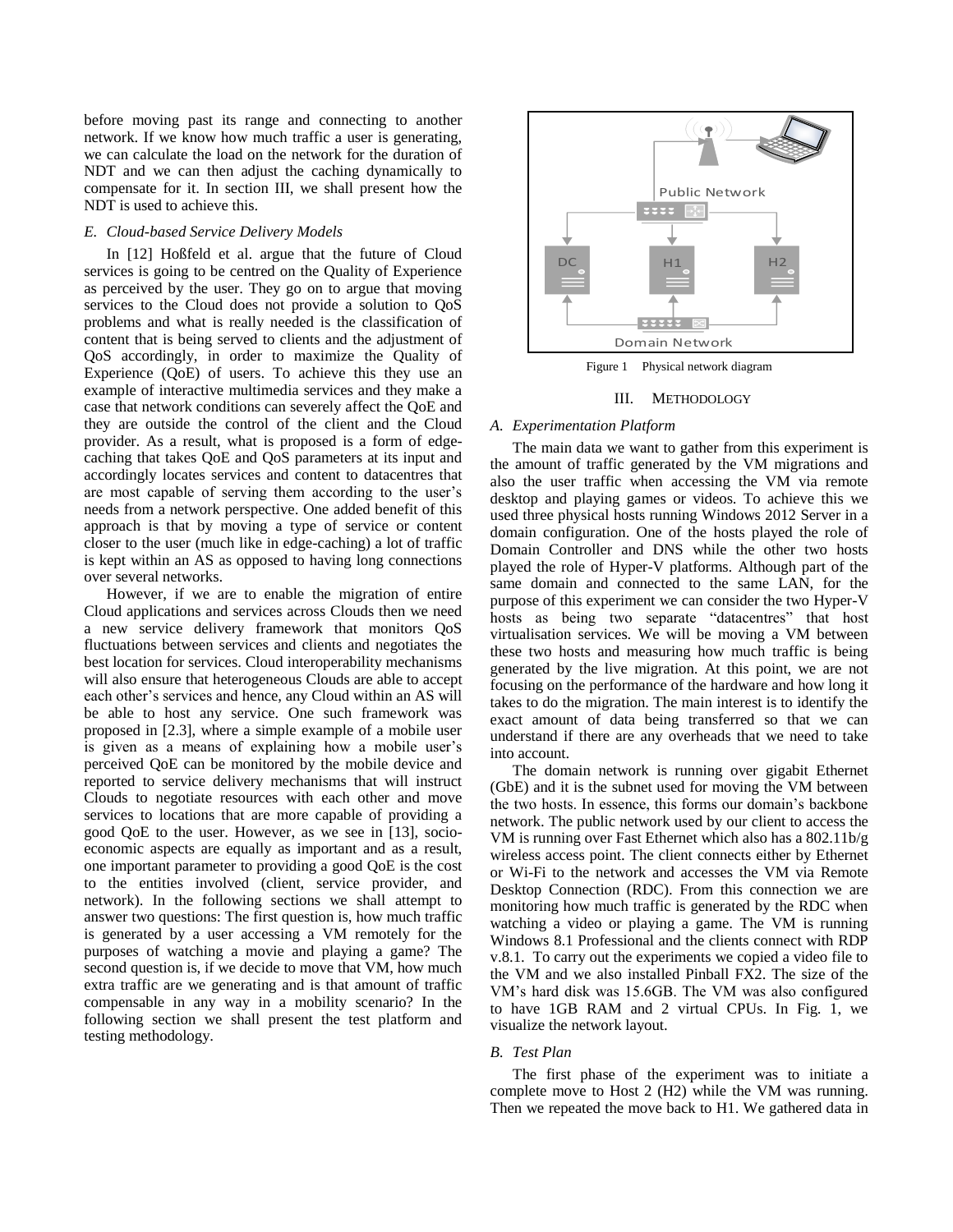terms of traffic generated for the complete move of the VM. We will be referring to this as a "full" migration and it represents a case where an entire service or VM has to be transported in real-time to another physical host or datacentre that is not initially "aware" it in any way (different domain/ownership). The VM is transported seamlessly and connectivity to the client is not affected. The process was repeated multiple times and the average transfer rate was recorded.

In the second phase of the experiment we moved only the Virtual Hard Disk (VHD) to H2 and monitored the amount of traffic generated. In this phase we also attempted to move the VM between hosts without actually moving its storage from H2. We recorded data on the traffic generated by moving only the VM. We will be referring to this as a "light migration". Once again, the migration is seamless with minimal or no impact in connectivity. A diagram of the two types of migration is presented in Fig. 2.

The last phase of the experiment had two usage scenarios. In both cases, H2 was hosting the VHD and H1 was hosting the VM. In the first case, we monitor the amount of traffic between the VHD and the VM while the user is watching a video file stored on the disk. At the same time we are recording the traffic between the user and the VM (RDC traffic). In the second case, we repeat the experiment but the usage scenario now becomes a video game (Pinball FX2). The resolution we selected for the remote desktop session was Full HD (1920x1080) on the basis of collecting data for what is currently considered a standard in entertainment.



Figure 2 Migration types

### *C. Equations*

After gathering performance data, we constructed some equations that help us identify when and if moving a VM is desirable based on the client's mobility. As mentioned in the previous section, the size of a full migration is given by:

$$
C_{VM} = VHD + VM_{RAM} \tag{1}
$$

The time to move a VM over a dedicated backbone network with throughput  $\vartheta_h$  is given by:

$$
t_m = \frac{c_{VM}}{\theta_b} \tag{2}
$$

We will now start considering user mobility. We introduce NDT as the time a user is estimated to remain connected to the network. Based on the above, for a deterministic NDT, we have:

$$
t_{sw} = t_{NDT} - t_m \tag{3}
$$

Where  $t_{sw}$  (*"savings window"*) is the time duration after a migration that RDC traffic will be contained within the AS. So to carry out a VM migration and reduce inter-AS traffic we need to fulfil:

$$
\theta_r \times t_{NDT} > \theta_b \times t_m + \theta_r \times t_m + \theta_d \times t_{sw}
$$
 (4)

Where  $\theta_r$  is the throughput of the RDC to the VM and  $\theta_d$  is the throughput between VM and VHD if a light migration is performed. We are comparing the theoretical amount of data that would have crossed the edge of the AS without a migration to the size of the VM being migrated, plus the amount of data that will cross the AS edge while the migration is being carried out and any data that may flow between VM and VHD if the VHD is not moved along with the VM. If the second part of the equation is smaller than the first, then a migration has the potential of reducing the amount of Inter-AS traffic for a specific user. For a full migration scenario  $\theta_d = 0$  since the traffic will not cross AS boundaries. For a light migration we consider  $C_{VM} = VM_{RAM}$ 

When (4) is true, moving a VM inside an AS will reduce the amount of traffic passing through the edge of that AS and therefore improve the performance on edge routers and reduce the traffic costs for that AS. We will use data gathered by the experiments as inputs to (4), in order to find out, how the changes in parameters can affect the decision to move a VM.

#### IV. EXPERIMENT RESULTS & ANALYSIS

While experimenting with moving a VM, we realised that the GbE network was not saturated by the traffic. In fact, the bottleneck was at the performance of our storage system. This was confirmed by using different types of storage such as solid state disks and hard disks. We found that migration times varied depending on the read/write capabilities of the storage device in each host.

#### *A. Live Migration Results*

The two VM hosts were equipped with different SSDs and therefore their performance was different depending on if a host was receiving or sending and hence reading or writing to the SSD. Table (1) shows the network performance measurements taken during full migrations for H1. For H2, the performance numbers were the same but the traffic direction was reversed.

TABLE I. FULL MIGRATION THROUGHPUT OVER GBE

| <b>Traffic Direction</b> | <b>Highest</b> | Lowest | Average |  |
|--------------------------|----------------|--------|---------|--|
| Sending (MB/s)           | 45             | 41     | 43      |  |
| Receiving (MB/s)         | 64             | 57     | 60.5    |  |

Because the bulk of a full migration is the size of the VHD with the size of the VM's RAM being very small comparatively, we see that the speed of a full migration is mostly dependent on the performance of the storage system. In Fig. 3, we can see that while the VHD was being copied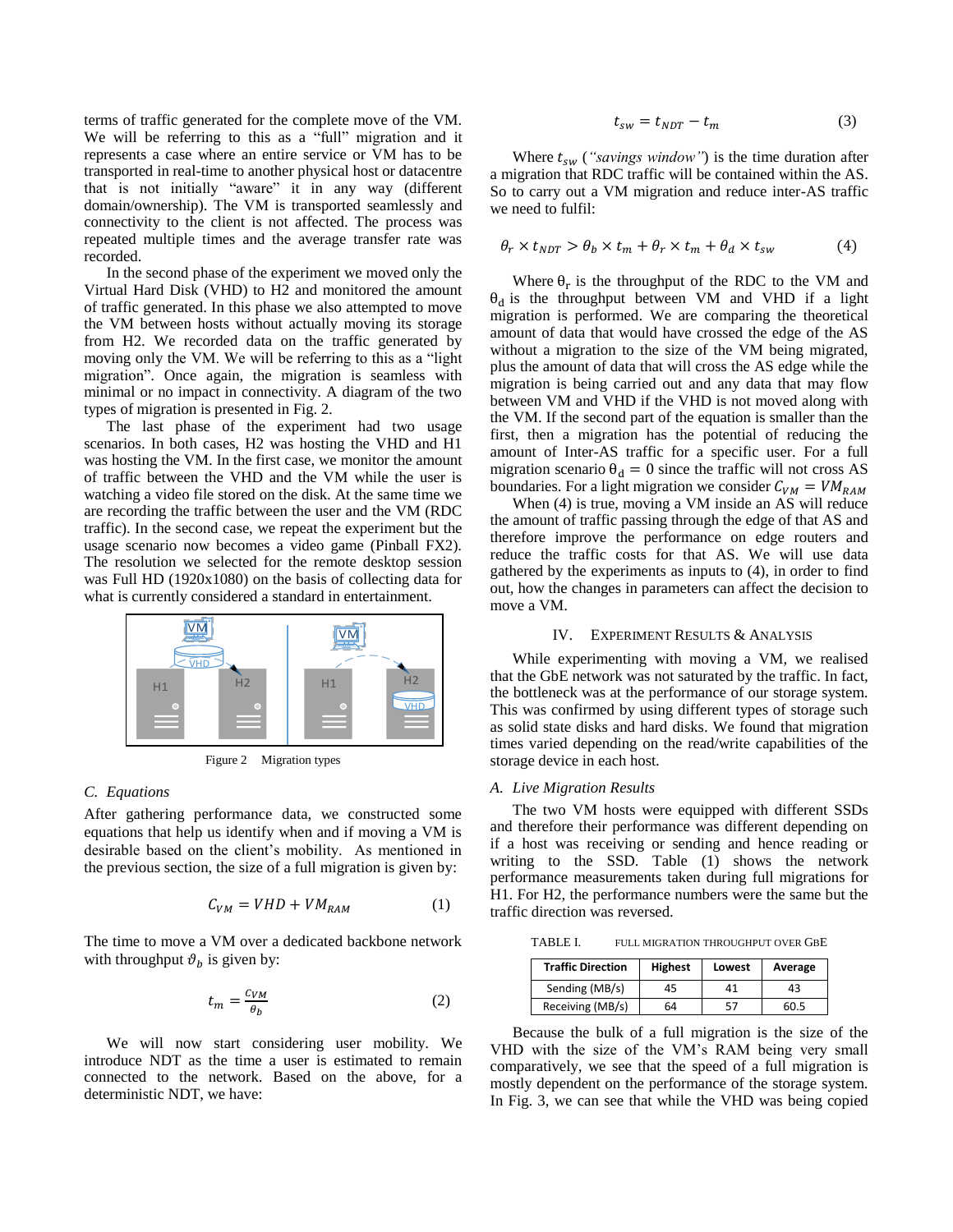over the network, the entire bandwidth was not used. However, during the context transfer (at the end) which is purely a RAM copy operation, we see a spike in the bandwidth utilisation. Therefore, it is very important to ensure maximum performance of the storage system in a Cloud in order to make dynamic live migrations a viable solution to managing traffic. The size of the VM is also very important and we can see that the smaller the size of the VHD and vRAM, the sooner the process will finish.

Before performing a "light" live migration, we decided to move only the VHD while the VM was active and identify exactly how much traffic this would generate and what would be the network access pattern during the process. Our observation during a storage migration is that it looks like a full migration but lacks the context transfer at the end. What we see instead is an operation that closely resembles a file copy in terms of network and disk utilization. We find the throughput to be the same as when performing a full migration which hints us that the most influencing factor in the performance of a full migration is the disk.

Finally, for "light" migration, we moved only the VM without moving its VHD and since there is no disk activity for a vRAM copy, we achieved 117MB/s throughput which is effectively 93% of the theoretical GbE bandwidth. The memory system of modern computer is many orders of magnitude faster than the fastest network interfaces we have. Therefore, we will always have a bottleneck at the network when performing a context transfer.

### *B. RDC Measurements*

When viewing video over RDC, we found that the amount of traffic generated by the RDC is less than the amount of traffic between the VM and the VHD where the video is stored. For games however, disk access is more intermittent. It typically occurs when a level is loaded from the disk. Until the level is finished, there is very little disk activity. However the RDC traffic is much higher since frames are constantly generated, user interaction is being transmitted and the content is not easily compressible in realtime So while gaming, the disk activity is very small while the RDC traffic is quite high. In Table (2), we present the averages of our observations.

TABLE II. OBSERVED RDC & DISK THROUGHPUT

| <b>Activity</b> | RDC (MB/s) | Disk (MB/s) |  |
|-----------------|------------|-------------|--|
| Video           | 0.52       | 1.8         |  |
| Game            | 1.4        | 1.3         |  |

For the video scenario we see that the disk traffic exceeds the traffic of the RDC. This is caused by overheads in disk access protocols used by the operating system of the VM. It is also caused by the operating system accessing the disk for various functions that may not be directly related to the user's activity. The disk traffic in the gaming scenario is lower than in video playback which tells us that during gaming, the disk is mostly idle and randomly accessed by the operating system for other functions. We also find that the RDC traffic for gaming is far greater than that of video playback. This tells us that RDC is not capable of

compressing dynamic content as efficiently as it does with static content. We also know that gaming is an interactive application where user input is also transmitted as opposed to watching a video which is a more passive process.



Figure 3 Full migration traffic

Based on the above observations we find that performing a full or light migration in a video playback scenario will bring negligible or no benefits, depending on usage patterns. We will analyse the game scenario because we see that the largest potential for traffic savings can be found there. We will try to estimate how much Inter-AS traffic can be reduced when dealing with a mobile user. By applying (4) to the traffic data from the previous section, we can find at what NDT we will have traffic savings. Table (3) shows the results for an average backbone bandwidth of 51.75MB/s which we derive by averaging the results for send/receive in Table (1).

TABLE III. FULL MIGRATION RESULTS

| <b>RDC</b><br>(MB/s) | VM<br>(MB) | <b>Backbone</b><br>(MB/s) | <b>Savings</b><br>(MB) | <b>NDT</b><br>(Mins) |
|----------------------|------------|---------------------------|------------------------|----------------------|
| 4.4                  | 15600      | 51.75                     | -8                     | 64.08                |
| 4.4                  | 15600      | 51.75                     | -4                     | 64.10                |
| 4.4                  | 15600      | 51.75                     |                        | 64.12                |
| 4.4                  | 15600      | 51.75                     |                        | 64.13                |

We see that we start making traffic savings at NDT of approximately 64 minutes. This means that we cannot apply it to a user moving at high speed and connecting to small range networks. However, for a user that has a personal VM residing in a Cloud and accesses it from different networks at different times in the day (i.e. home or office), we can see that this method of dynamic migration can bring benefits. Next, we perform a light migration while maintaining the gaming scenario. Table (4) shows the results.

TABLE IV. LIGHT MIGRATION IN GAMING

| <b>RDC</b><br>(MB/s) | <b>VHD</b><br>(MB/s) | VМ<br>(MB) | <b>Backbone</b><br>(MB/s) | <b>Savings</b><br>(MB) | <b>NDT</b><br>(Mins) |
|----------------------|----------------------|------------|---------------------------|------------------------|----------------------|
| 4.4                  | 1.3                  | 1024       | 117                       | $-3.3316$              | 5.63                 |
| 4.4                  | 1.3                  | 1024       | 117                       | $-0.2316$              | 5.65                 |
| 4.4                  | 1.3                  | 1024       | 117                       | 2.86838                | 5.67                 |
| 4.4                  | 1.3                  | 1024       | 117                       | 5.96838                | 5.68                 |

We see that the migration takes place much faster because the storage bottleneck does not apply. We also see that the VHD will still generate Inter-AS traffic but ultimately we are trading 4.4MB/s for 1.3MB/s.